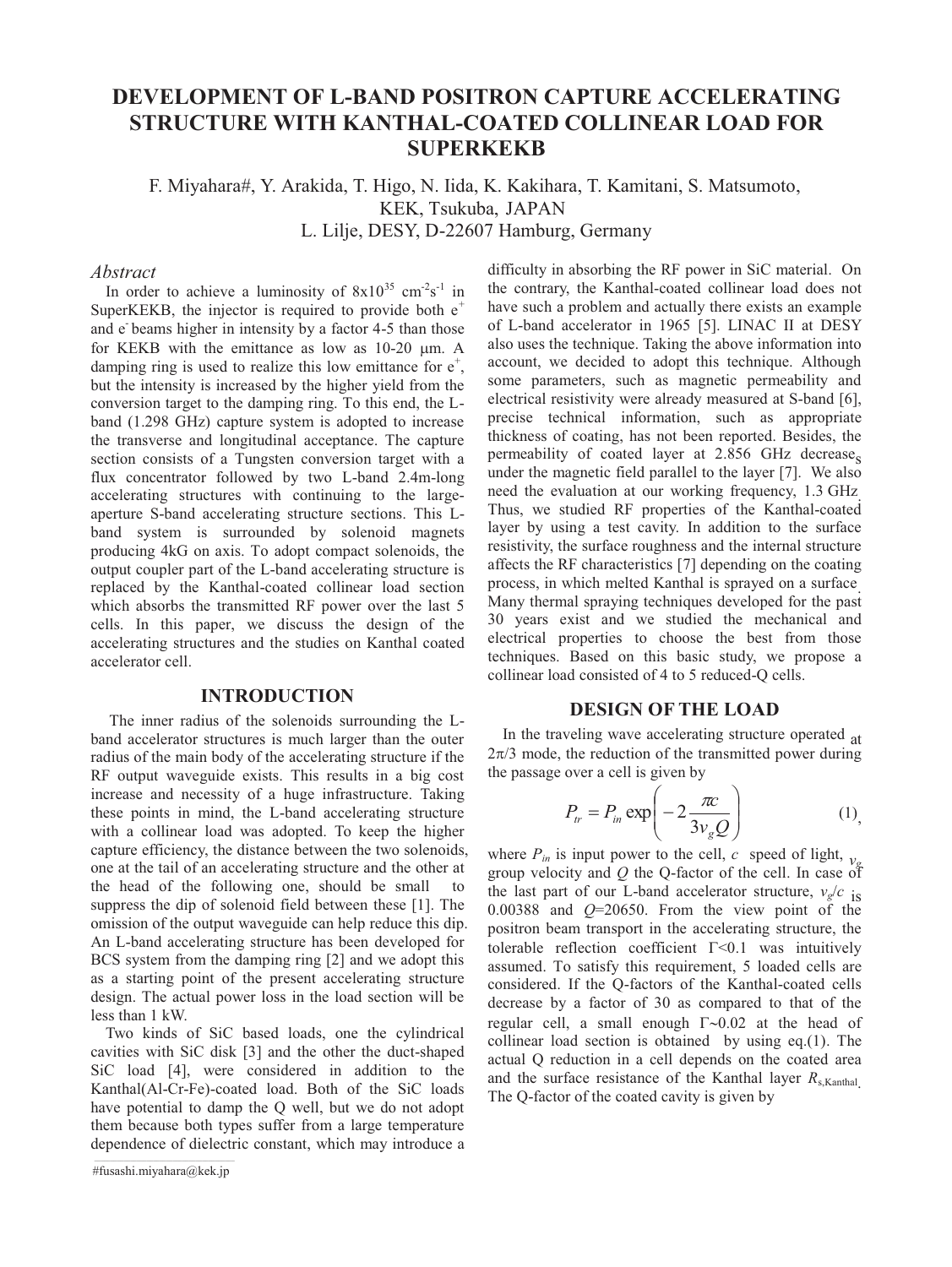$$
Q_{Cu+Kanthal} = \frac{2\omega_0 U}{R_{s,Cu}\left(\int_{S_{Cu}}\left|H\right|^2 ds + \alpha \int_{S_{Kanthal}}\left|H\right|^2 ds\right)} \tag{2},
$$
  

$$
\alpha = R_{s,Kanthal} / R_{s,Cu} \tag{3},
$$

where  $\omega_0$  is the angular resonant frequency, U the stored energy and  $R_{s,Cu}$  the surface resistance of copper. Figure 1 shows the reduction factor of Q as a function of  $\alpha$  for different coating pattern. Note that the effect of the reduction of surfaces resistance in the solenoid field is shown by dashed lines based on the reduction in the magnetic field described in the following section. One of the Q-profile designs is shown in Figure 2. It is found that  $\alpha$  > 50 is required to if coating patterns shown in Figure 1 are used.



Figure 1: Q-reduction vs. surface resistance. The dashed lines correspond in case of the cell in a 0.4 T solenoid field.



Figure 2: Accelerating field in the collinear load cells. Q-reduction factors of the first two and the last three cells are 20 and 30, respectively. The  $\Gamma$  at the end of regular cell is about 0.03.

# **SURFACE RESISTANCE**

#### *Measurement*

In order to measure  $R_{s,Kanthal}$  and the shift of the resonant frequency, a test cavity as shown in Figure 3 was used. The Kanthal layer is formed on the copper plate within a radius of 55 mm from the centre. The loaded Q-

factor and resonant frequency of the cavity were measured with a network analyzer.



Figure 3: Schematic of the RF measurement. Left: Kanthal layer are coated on copper plate, Right: electric field calculated by SUPERFISH for the measurement at 1.3 GHz.

The surface resistance of the Kanthal coating can be given by using the ratio of Q-factor with and without coating,  $Q_{Cu}$  and  $Q_{Cu+Kanthal}$ . We get from eq. (2)

$$
\alpha = \frac{1}{B} \left\{ \frac{Q_{Cu}}{Q_{Cu+Kanthal}} (A+B) - A \right\},\,
$$

$$
A = \int_{Cu} |H|^2 ds,
$$

$$
B = \int_{Kanthal} |H|^2 ds.
$$

 The measured surface resistances are listed in table 1, where the coefficients A and B were obtained with the code SUPERFISH [8]. Here, APS and VPS stand for atmospheric plasma spray and vacuum one, respectively, and HVOF represents high velocity oxygen fuel spray. The APS with NiAl undercoat was used in DESY S-band collinear load but we did not apply it, meaning that we directly coat Kanthal on copper.

Table 1: Measured RF surface resistance, at 1.3 GHz, of Kanthal layer coated by various spraying techniques.

| <b>Techniques</b>     | Size $[\mu m]$ | $\Theta_{\text{sprav}}$ [deg.] | α   |
|-----------------------|----------------|--------------------------------|-----|
| APS with NiAl bonding | 53-104         | 90                             | 55  |
| Wire arc spraying     |                | 90                             | 60  |
| APS                   | $53 - 104$     | 90                             | 77  |
| APS                   | $53 - 104$     | 45                             | 87  |
| <b>VPS</b>            | $53 - 104$     | 90                             | 66  |
| <b>HVOF</b>           | $53 - 104$     | 90                             | 116 |
| <b>HVOF</b>           | $20 - 52$      | 90                             | 61  |

To make a compact load section and to decrease the coating area, a high RF surface resistance is preferable. The HVOF with bigger particle size showed the highest surface resistance, but in this condition the HVOF could not form the Kanthal layer for the off-normal spray angle. Since the spray injection angle of ~45 degree is required to coat on the accelerating cells, this spray method should be given up. Thus we finally adopted the APS. The surface resistance of the Kanthal layer by using APS is about 80 times higher than that of copper.